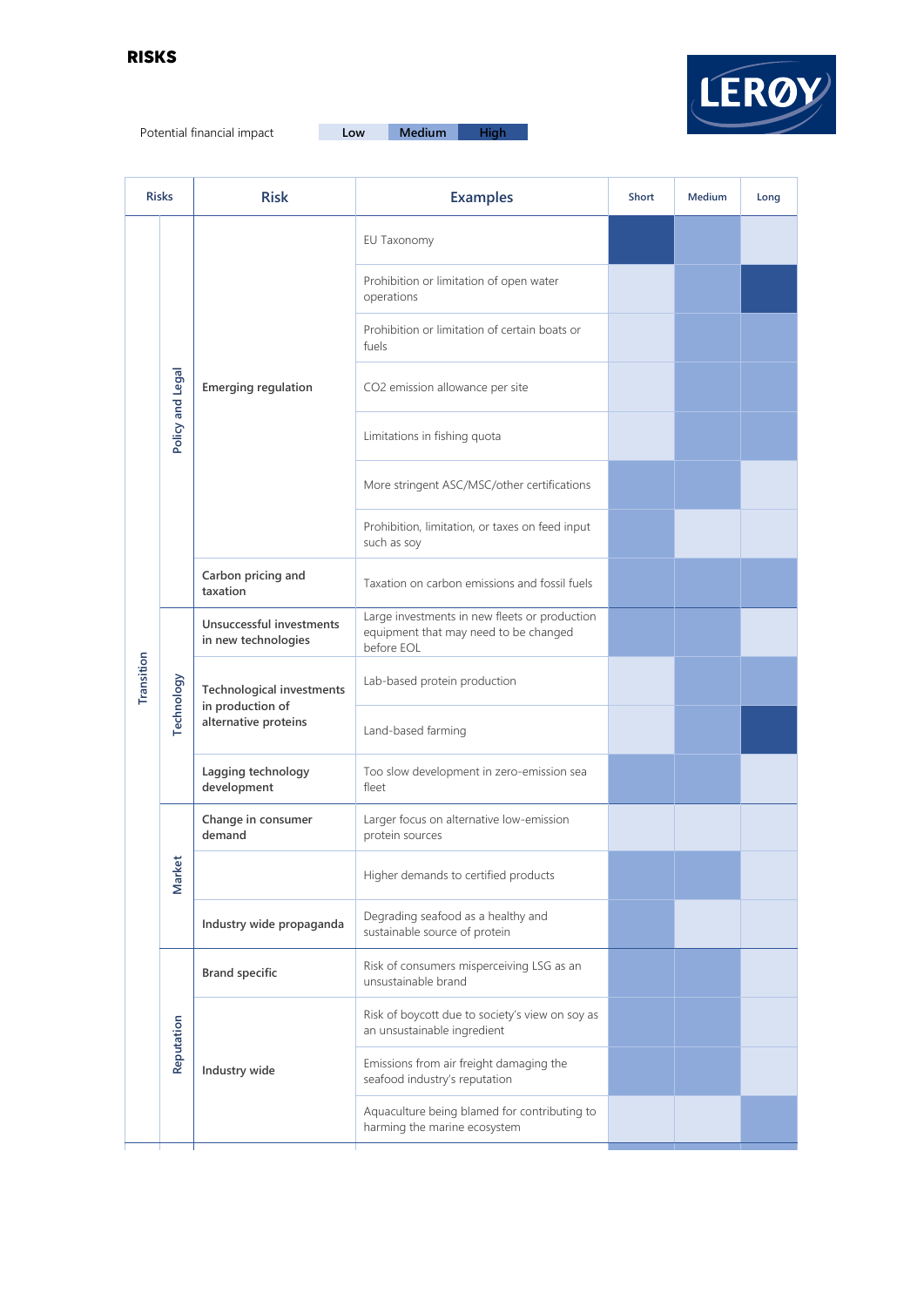## **RISKS**

| Physical | Acute   | Storms and waves causing<br>material damage on<br>production sites        | Loss of production capacity                                                                                    |  |  |
|----------|---------|---------------------------------------------------------------------------|----------------------------------------------------------------------------------------------------------------|--|--|
|          |         |                                                                           | Risk of escapes                                                                                                |  |  |
|          |         |                                                                           | Increased HSE risks                                                                                            |  |  |
|          |         | Storms and waves causing<br>material damage on fleet                      | Disabling fishing operations, impacting<br>production capacity                                                 |  |  |
|          |         | <b>Extreme weather causing</b><br>oil spill along Norwegian<br>coastline  | Risk of fish disease and mortality                                                                             |  |  |
|          |         | Storms and heavy<br>precipitation can lead to<br>changes in water quality | Risk of fish disease, parasites, algae bloom,<br>and mortality.                                                |  |  |
|          |         | <b>Extreme weather events</b><br>can impact logistics &<br>distribution   | Risk of disruption in transportation and<br>distribution, delaying deliveries                                  |  |  |
|          |         | Drought and floods can<br>impact production of feed<br>ingredients        | Disruptions in the production of raw materials<br>used in feed can impact availability and cost                |  |  |
|          | Chronic | Rising sea temperatures                                                   | Can impact migration patterns of wild fish,<br>moving fish zones away from coastal areas                       |  |  |
|          |         |                                                                           | Can impact substances found in fish                                                                            |  |  |
|          |         |                                                                           | Can lead to poorer conditions for farming,<br>increasing the risk of disease and mortality                     |  |  |
|          |         |                                                                           | Can impact migration patterns of alien<br>species, further increasing risk of damages to<br>barges and escapes |  |  |